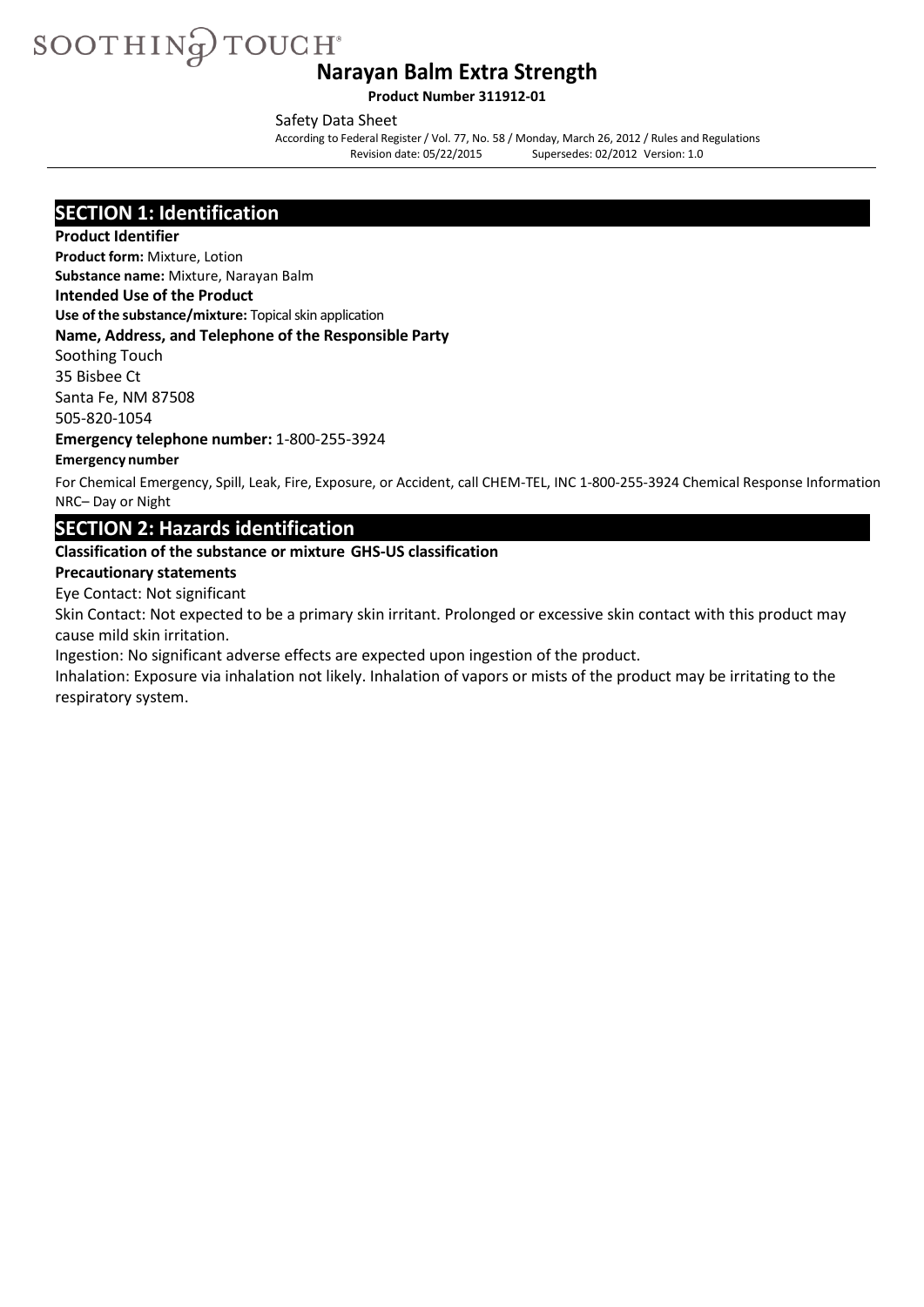Safety Data Sheet

According to Federal Register/ Vol. 77, No. 58 / Monday, March 26, 2012 / Rules and Regulations

# **SECTION 3: Composition/information on ingredients**

| CAS#      | %         |
|-----------|-----------|
| 8008-74-0 | $20 - 40$ |
| 8006-44-8 | $10 - 20$ |
| 8000-34-8 | $10 - 20$ |
| 8006-90-4 | $10 - 20$ |
| 8000-48-4 | $10 - 20$ |
| 89-78-1   | $5 - 10$  |
| 8008-51-3 | $10 - 20$ |
| 8012-89-3 | $<$ 5     |
|           |           |

# **SECTION 4: First aid measures**

#### **Description of first aid measures**

**First-aid measures general**: Never give anything by mouth to an unconscious person. If you feel unwell, seek medical advice (show the label where possible).

**First-aid measures after inhalation**: When symptoms occur: go into open air and ventilate suspected area. Remove to fresh air and keep at rest in a position comfortable for breathing. Call a POISON CENTER/doctor/physician if you feel unwell.

**First-aid measures after skin contact**: Remove contaminated clothing. Drench affected area with water for at least 15 minutes.

**First-aid measures after eye contact**: Rinse cautiously with water for several minutes. Remove contact lenses, if present and easy to do. Continue rinsing.

**First-aid measures after ingestion**: Rinse mouth. Do NOT induce vomiting.

**Most important symptoms and effects, both acute and delayed Symptoms/injuries:** Mild eye irritation (not expected).

**Indication of any immediate medical attention and special treatment needed** 

If medical advice is needed, have product container or label at hand.

#### **SECTION 5: Firefighting measures**

**Extinguishing media**

**Suitable extinguishing media:** Dry, Foam, Carbon dioxide, Fog, Skilled use of water spray

**Unsuitable extinguishing media:** Do not use a heavy water stream. A heavy water stream may spread burning liquid.

**Special hazards arising from the substance or mixture**

**Fire hazard:** Ordinary combustible hazards in a fire.

**Explosion hazard:** Not significant

**Reactivity:** Stable

#### **Advice for firefighters**

**Firefighting instructions:** Not significant

**Protection during firefighting:** Firefighters should wear full protective gear. Do not enter fire area without proper protective equipment, including respiratory protection.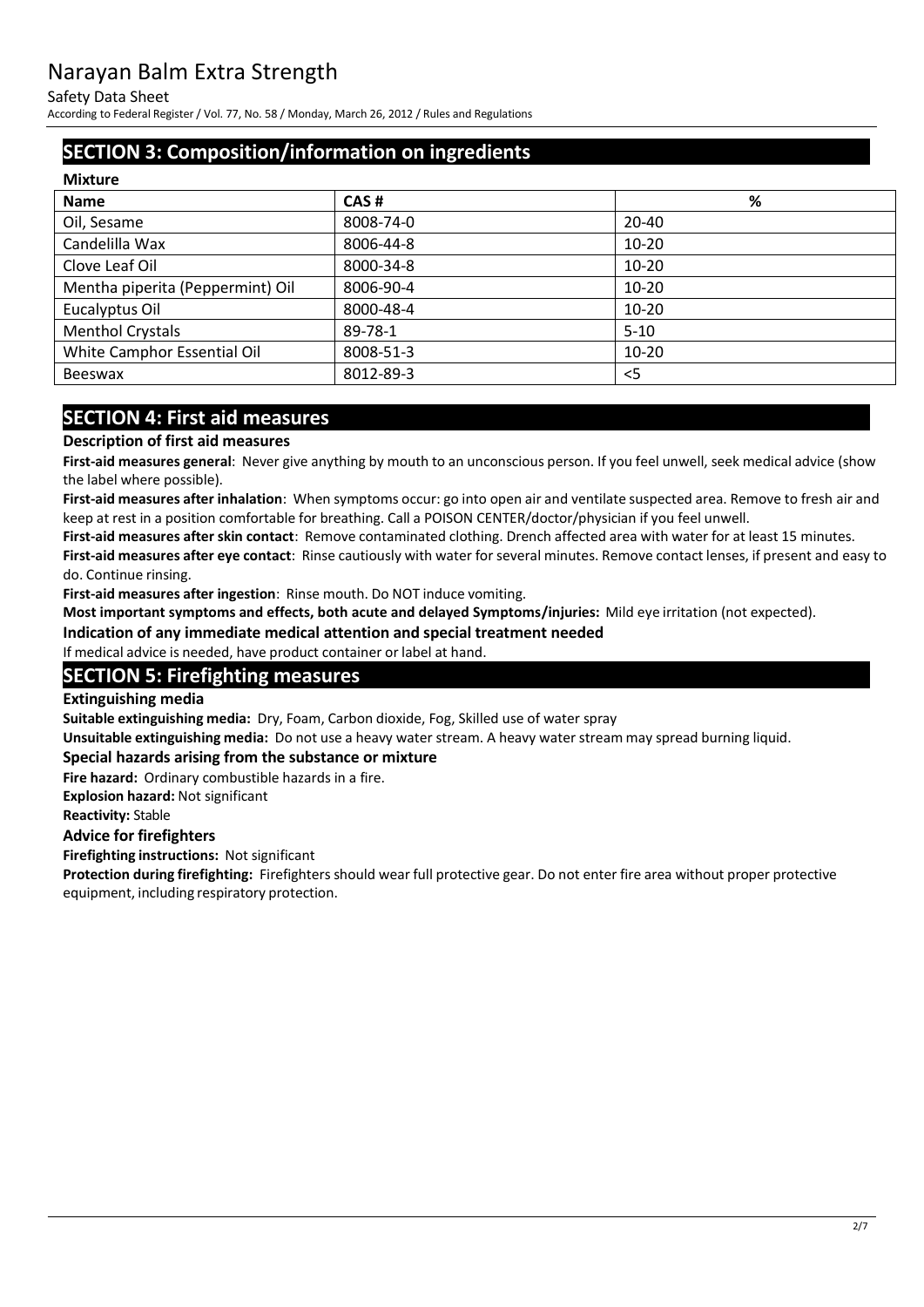#### Safety Data Sheet

According to Federal Register/ Vol. 77, No. 58 / Monday, March 26, 2012 / Rules and Regulations

### **SECTION 6: Accidental release measures**

#### **Personal precautions, protective equipment and emergency procedures**

**General measures**: Keep away from heat/sparks/open flames/hot surfaces. No smoking. Avoid breathing (vapor, mist). Use only outdoors or in a well-ventilated area. Handle in accordance with good industrial hygiene and safety practice.

#### **For non-emergency personnel**

**Protective equipment:** Use appropriate personal protection equipment (PPE).

**Emergency procedures:** Evacuate unnecessary personnel.

#### **For emergency responders**

**Protective equipment:** Equip cleanup crew with proper protection. Use appropriate personal protection equipment (PPE). **Emergency procedures:** Ventilate area.

#### **Environmental precautions**

Prevent entry to sewers and public waters.

#### **Methods and material for containment and cleaning up**

**For containment:** Absorb and/or contain spill with inert material, then place in suitable container.

**Methods for cleaning up:** Clear up spillsimmediately and dispose of waste safely.

#### **Reference to other sections**

See heading 8, Exposure Controls and Personal Protection.

# **SECTION 7: Handling and storage**

#### **Precautions for safe handling**

**Additional hazards when processed:** Not significant

Precautions for safe handling: Keep away from heat/sparks/open flames/hot surfaces. No smoking. Avoid breathing mist, spray, vapors. Use only outdoors or in a well-ventilated area. Wear recommended personal protective equipment.

**Hygiene measures:** Handle in accordance with good industrial hygiene and safety procedures. Wash hands and other exposed areas with mild soap and water before eating, drinking, or smoking and again when leaving work.

#### **Conditions for safe storage, including any incompatibilities**

**Technical measures:** Not significant

**Storage conditions:** Store in a dry, cool and well-ventilated place. Keep container closed when not in use.

**Incompatible products:** None noted

**Incompatible materials:** None noted

**Storage area:** Store in a dry, cool and well-ventilated place.

**Special rules on packaging:** None noted

#### **Specific end use(s)**

Topical skin care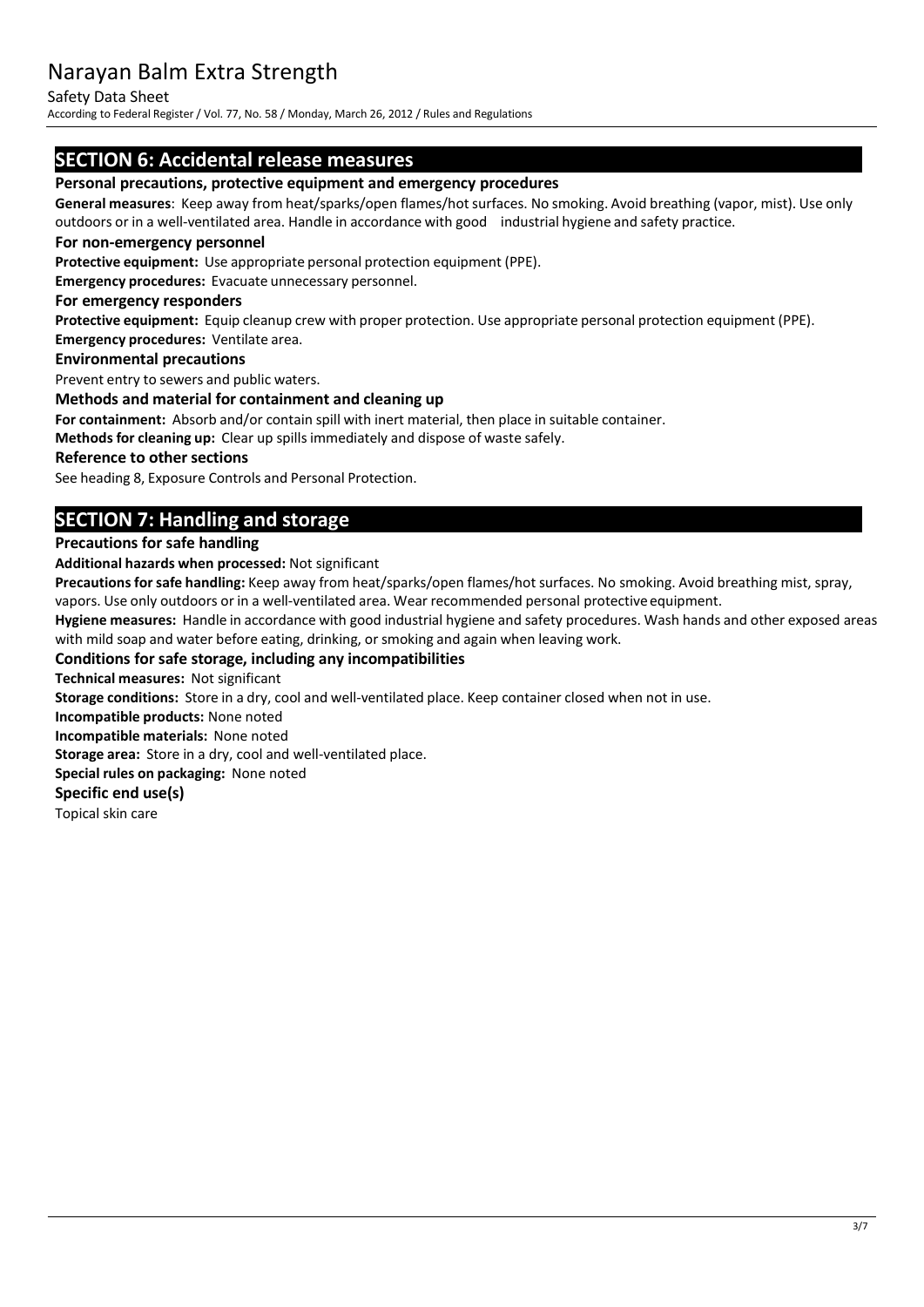Safety Data Sheet

According to Federal Register/ Vol. 77, No. 58 / Monday, March 26, 2012 / Rules and Regulations

# **SECTION 8: Exposure controls/personal protection**

**Control parameters**

j.

| <b>Exposure controls</b><br>Appropriate engineering controls | : Ensure all national/local regulations are observed.                                                                                                                   |
|--------------------------------------------------------------|-------------------------------------------------------------------------------------------------------------------------------------------------------------------------|
| Personal protective equipment                                | : Insufficient ventilation: wear respiratory protection.                                                                                                                |
| Hand protection                                              | : None needed                                                                                                                                                           |
| Eye protection                                               | : Safety glasses                                                                                                                                                        |
| Skin and body protection                                     | : None needed                                                                                                                                                           |
| Respiratory protection                                       | : Not usually required under normal conditions of use. If exposure limits are exceeded<br>or irritation is experienced, approved respiratory protection should be worn. |
| Thermal hazard protection                                    | : None needed                                                                                                                                                           |
| Other information                                            | : When using, do not eat, drink or smoke.                                                                                                                               |

# **SECTION 9: Physical and chemical properties**

#### **Information on basic physical and chemical properties**

| <b>Physical state</b>            | $\ddot{\cdot}$ | Oil                                           |
|----------------------------------|----------------|-----------------------------------------------|
| Appearance                       |                | Semisolid lotion                              |
| Color                            |                | Light yellow                                  |
| Odor                             |                | Slight peppermint scent                       |
| Odor threshold                   |                | No data available                             |
| рH                               |                | No data available                             |
| Relative evaporation rate        |                | No data                                       |
| <b>Freezing point</b>            |                | No data available                             |
| <b>Boiling point</b>             |                | $(^{\circ}C):>350$                            |
| <b>Flash Point</b>               |                | None established; anticipated well over 200F. |
| <b>Auto-ignition temperature</b> |                | No data available                             |
| <b>Decomposition Temperature</b> |                | No data available                             |
| <b>Flammability (solid, gas)</b> |                | No data available                             |
| Vapor pressure                   |                | No data available                             |
| Relative vapor density at 20 °C  |                | No data available                             |
| <b>Relative density</b>          |                | No data available                             |
| Density                          |                | Specific Gravity (Water=1): <1                |
| <b>Solubility</b>                |                | Insoluble in water                            |
| Log Pow                          |                | No data available                             |
| Log Kow                          |                | No data available                             |
| Viscosity, kinematic             |                | No data available                             |
| Viscosity, dynamic               |                | No data available                             |
| <b>Explosive properties</b>      |                | No data available                             |
| <b>Oxidizing properties</b>      |                | No data available                             |
| <b>Explosive limits</b>          |                | Not applicable                                |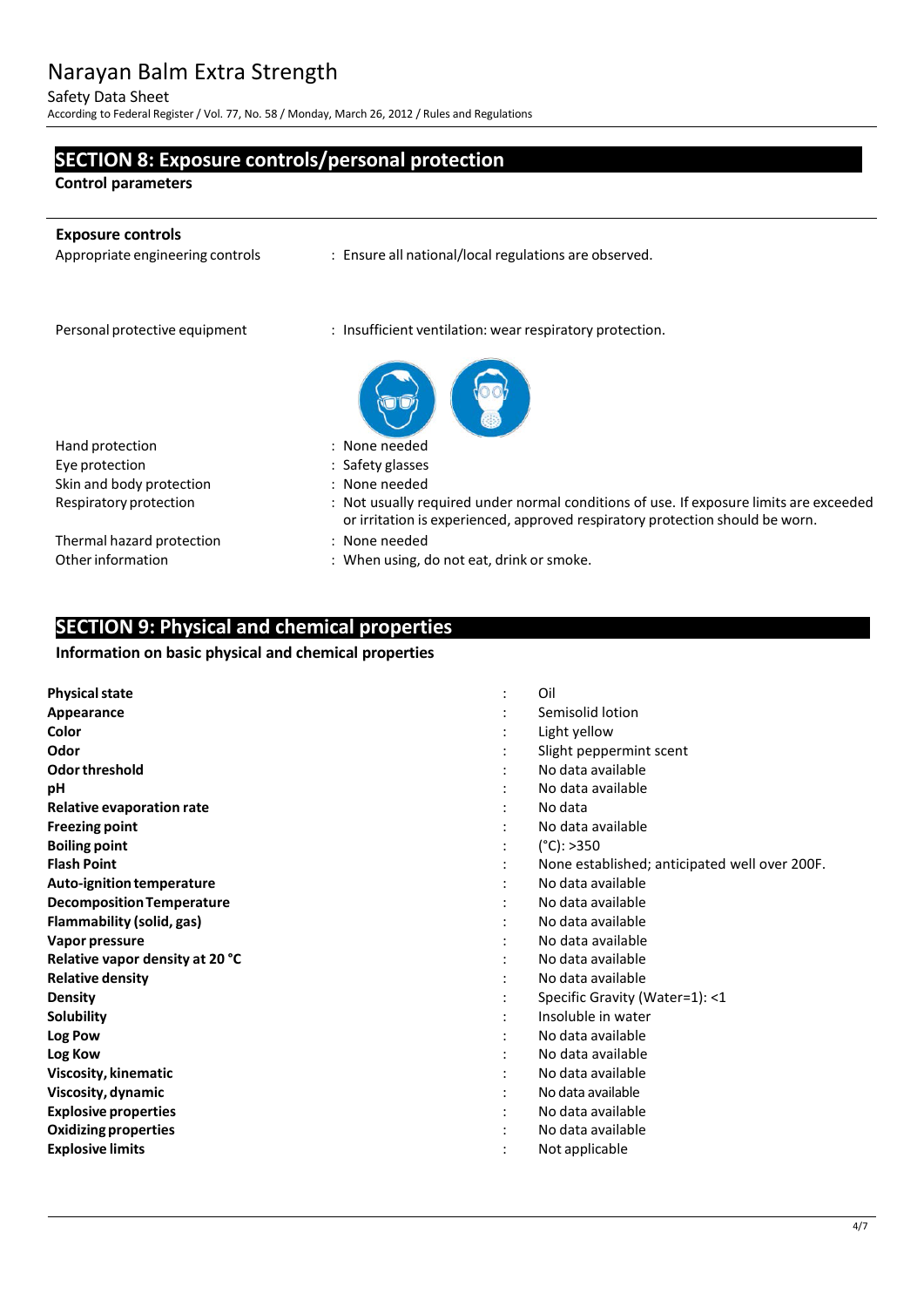Safety Data Sheet According to Federal Register/ Vol. 77, No. 58 / Monday, March 26, 2012 / Rules and Regulations

#### **Other information**

No additional information available

# **SECTION 10: Stability and reactivity**

**Reactivity: Stable**

**Chemical Stability:** Stable under recommended handling and storage conditions(see section 7).

**Possibility of Hazardous Reactions:** Not expected

**Conditions To Avoid:** Avoid open flame. Direct sunlight.

**IncompatibleMaterials:** None noted

**Hazardous Decomposition Products:** None noted

# **SECTION 11: Toxicological information**

#### **Information on toxicological effects**

Acute toxicity: Not classified

| Oil mixture                                                                          |            |
|--------------------------------------------------------------------------------------|------------|
| LD50 animal                                                                          | Not tested |
| <b>Skin corrosion/irritation: Not classified</b>                                     |            |
| Serious eye damage/irritation: Not expected                                          |            |
| <b>Respiratory or skin sensitization: Not classified</b>                             |            |
| Germ cell mutagenicity: Not classified                                               |            |
| Carcinogenicity: Not classified                                                      |            |
| <b>Reproductive toxicity: Not classified</b>                                         |            |
| <b>Specific target organ toxicity (single exposure):</b> Not classified              |            |
| Specific target organ toxicity (repeated exposure): Not classified                   |            |
| Aspiration hazard: Not classified                                                    |            |
| Symptoms/injuries after inhalation: Not classified                                   |            |
| Symptoms/injuries after eye contact: Not classified                                  |            |
| Symptoms/injuries after ingestion: Ingestion may cause nausea, vomiting and diarrhea |            |
| <b>Toxicity</b>                                                                      |            |
| <b>Nontoxic</b>                                                                      |            |
|                                                                                      |            |
|                                                                                      |            |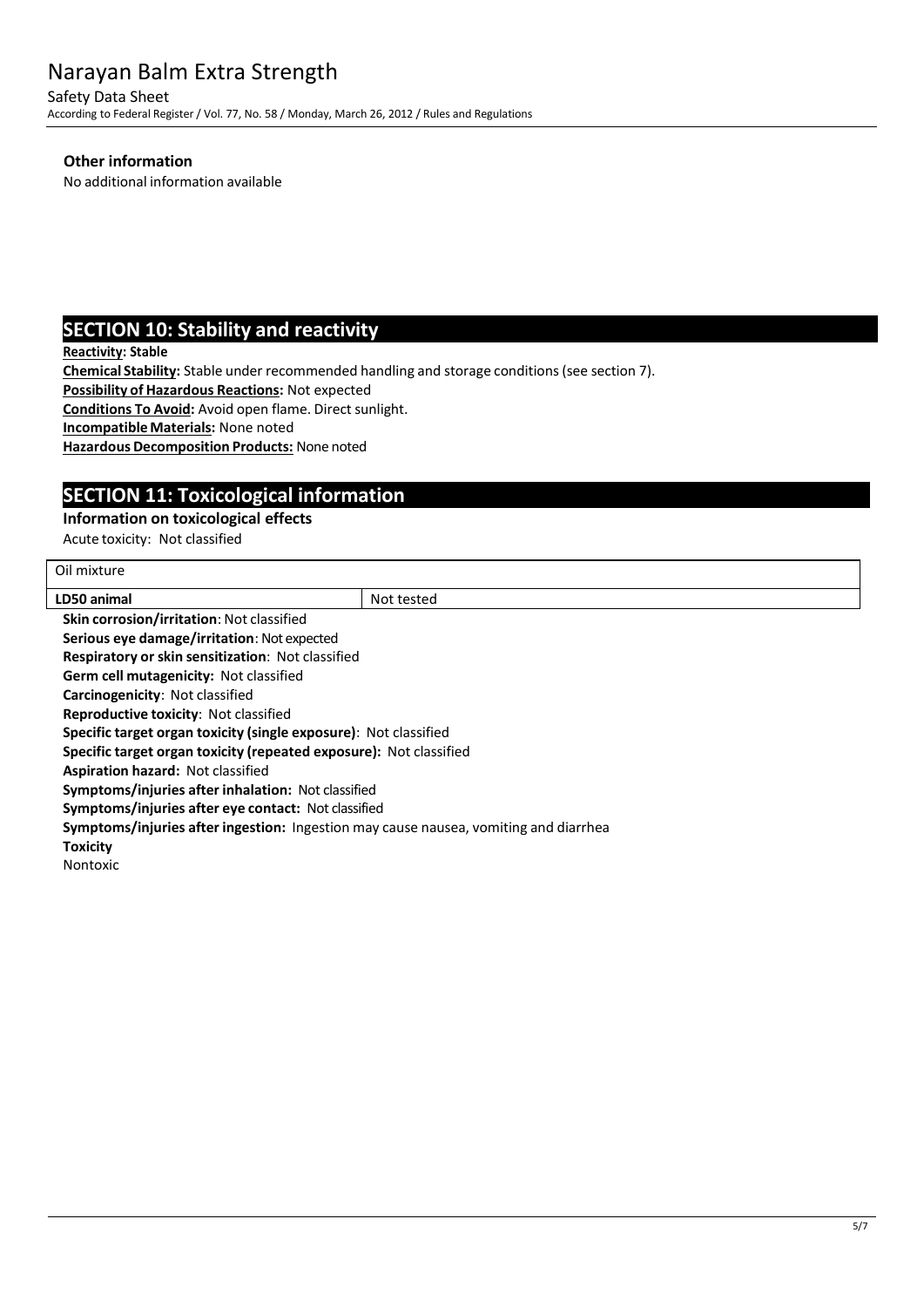#### Safety Data Sheet

According to Federal Register/ Vol. 77, No. 58 / Monday, March 26, 2012 / Rules and Regulations

| <b>SECTION 12: Ecological information</b>              |  |  |  |
|--------------------------------------------------------|--|--|--|
| Substance or mixture                                   |  |  |  |
| None established<br>Ecotoxicity                        |  |  |  |
| <b>Persistence and degradability</b>                   |  |  |  |
| Lotion mixture                                         |  |  |  |
| Persistence and degradability<br>Readily biodegradable |  |  |  |
| <b>Bioaccumulative potential</b>                       |  |  |  |
| Substance or mixture                                   |  |  |  |
| <b>Bioaccumulative potential</b><br>Not established    |  |  |  |
| <b>Mobility in soil</b>                                |  |  |  |
| No additional information available                    |  |  |  |

#### **Other adverse effects**

**Other information:** Avoid release to the environment.

### **SECTION 13: Disposal considerations**

#### **Waste treatment methods**

**Regional legislation (waste):** U.S. - RCRA (Resource Conservation & Recovery Act) - Basis for Listing - Appendix VII. U.S. - RCRA (Resource Conservation & Recovery Act) - Constituentsfor Detection Monitoring. U.S. - RCRA (Resource Conservation & Recovery Act) - List for Hazardous Constituents. U.S. - RCRA (Resource Conservation & Recovery Act) - Phase 4 LDR Rule - Universal Treatment Standards. U.S. - RCRA (Resource Conservation & Recovery Act) - TSD Facilities Ground Water Monitoring. U.S. - RCRA (Resource Conservation & Recovery Act) - U Series Wastes - Acutely Toxic Wastes & Other Hazardous Characteristics.

Waste disposal recommendations: Dispose of contents/container in accordance with local/regional/national/international regulations.

Additional information: Handle empty containers with care because residual vapors are flammable.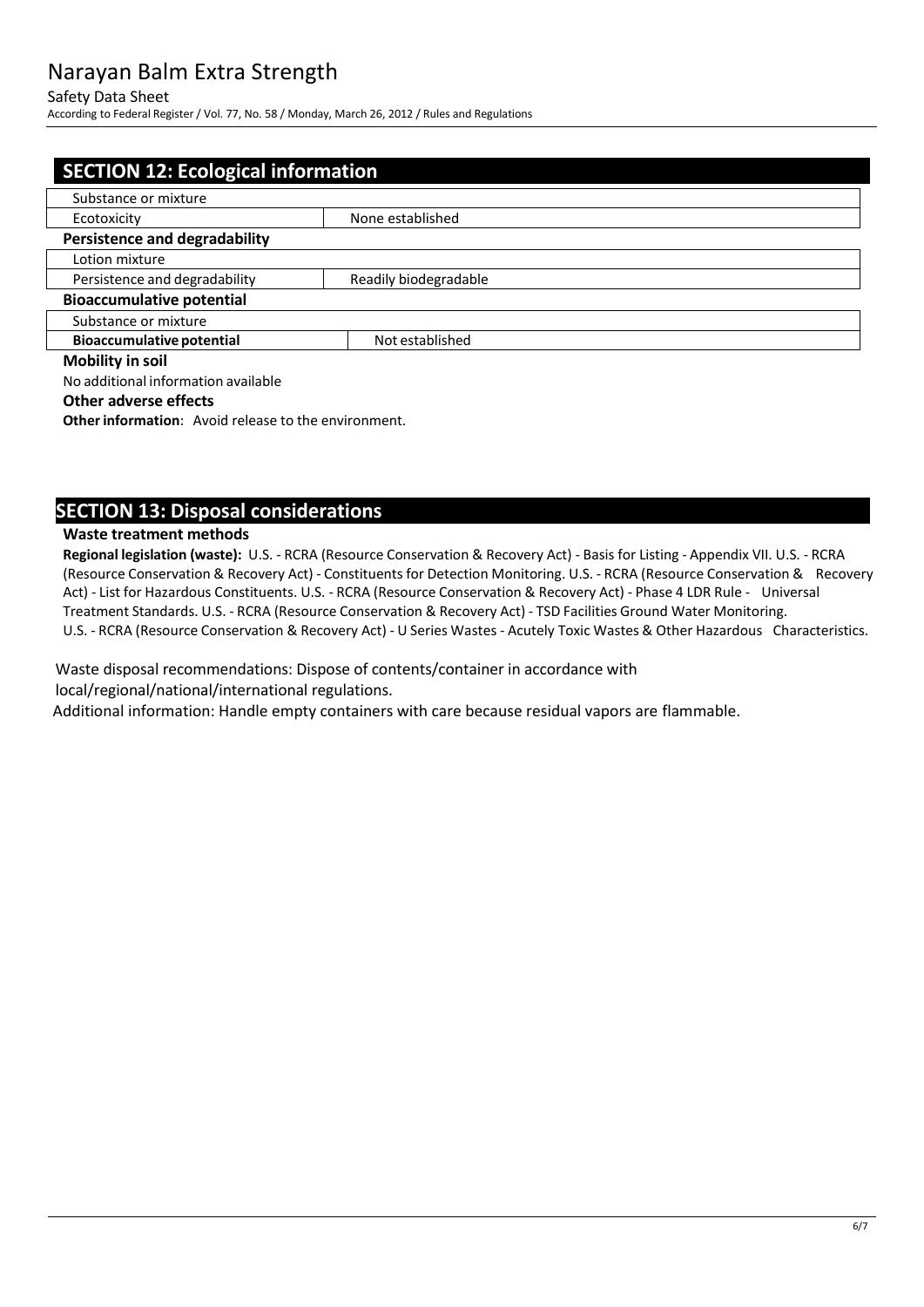#### Safety Data Sheet

According to Federal Register/ Vol. 77, No. 58 / Monday, March 26, 2012 / Rules and Regulations

### **SECTION 14: Transport information**

In accordance with ICAO/IATA/DOT/TDG Not regulated

# **SECTION 15: Regulatory information**

### **US Federal regulations**

Oil Mixture

| $\cdot$<br><b>Hazard classific</b><br>:ations<br>. | Combustible oil.<br>. |
|----------------------------------------------------|-----------------------|
|                                                    |                       |